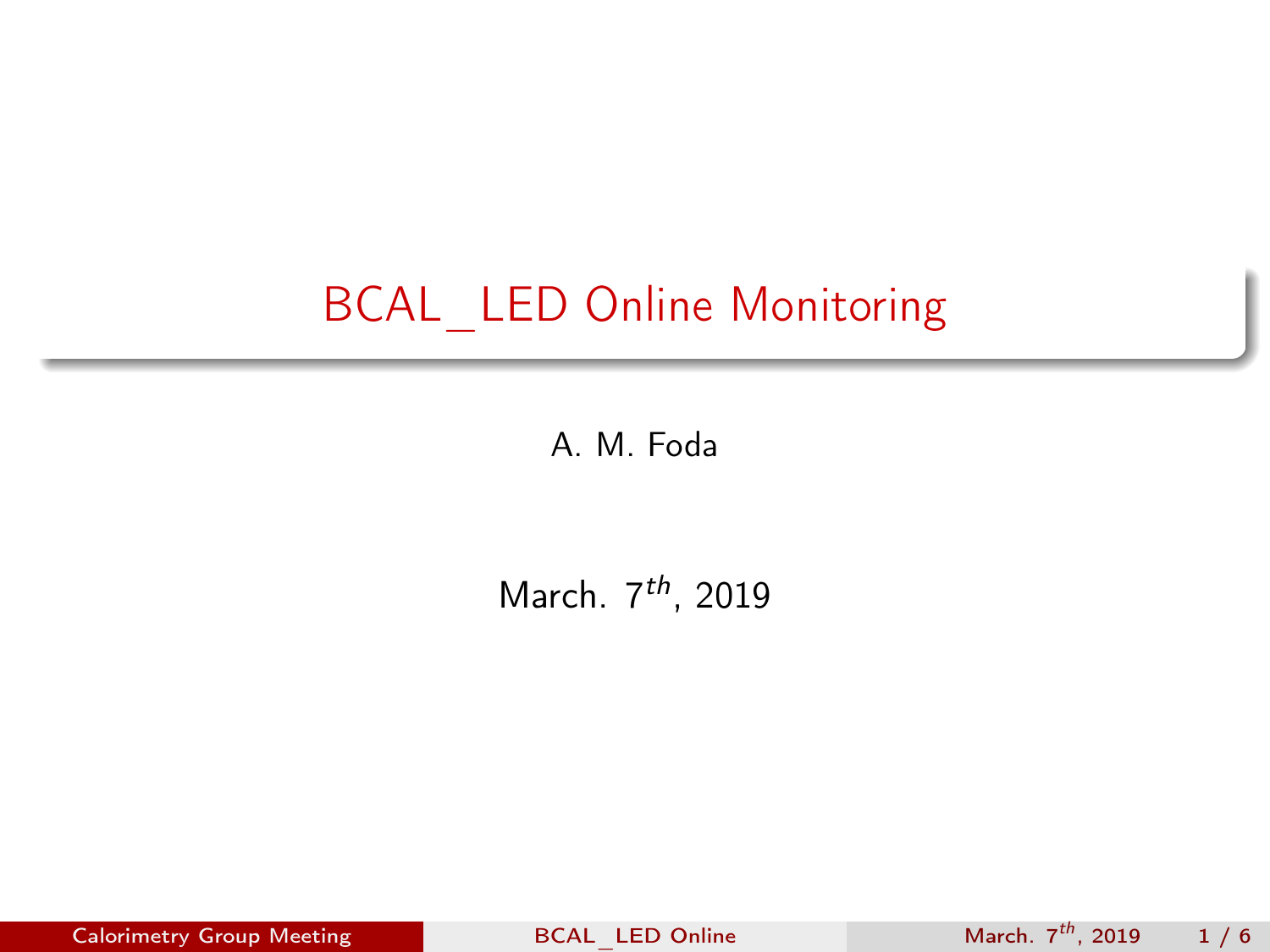"The objectives underlying this system are to provide continuous online monitoring and relative offline gain and timing calibration for the Barrel Calorimeter (BCAL)...<sup>"1</sup>

- LEDs on upstream and downstream end-caps of the BCAL.
- 2016-2018 spring: We pulsed separate sectors with different bias voltage.
- 2018 fall: Currently pulsing all sectors simultaneously with the same bias alternating between upstream and downstream LEDs (two modes) at 10 Hz for 5 minutes each.

<sup>&</sup>lt;sup>1</sup>[G.Voulgaris, P. Ioannou, C. Kourkoumelis, Development of a Calibration System for](https://halldweb.jlab.org/doc-private/DocDB/ShowDocument?docid=1285) [the GlueX Calorimeter and TOF Detectors, DocDB-1285](https://halldweb.jlab.org/doc-private/DocDB/ShowDocument?docid=1285)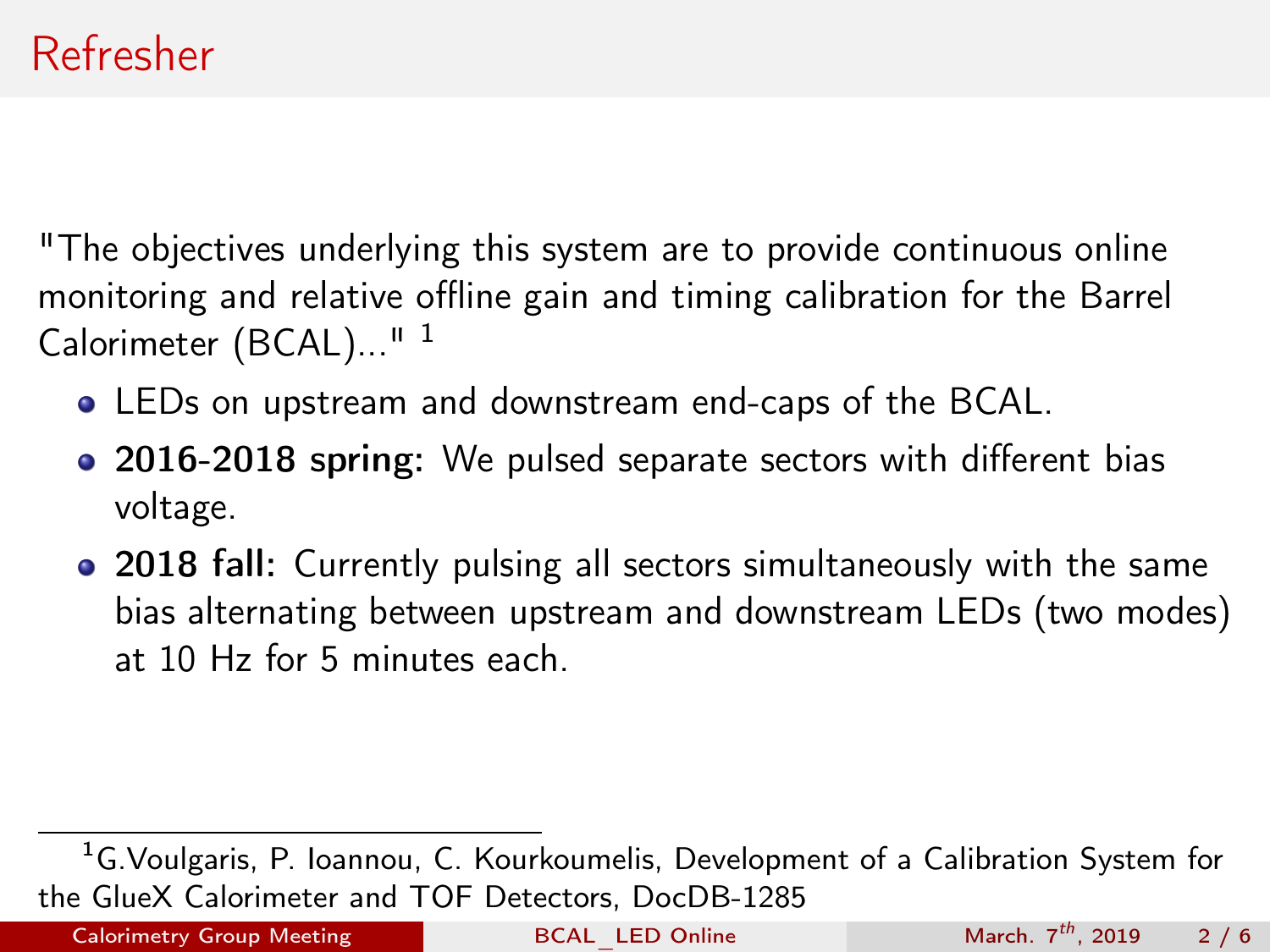- Online, shift takers:
	- pulse peak (normalized to 1)
	- timing
- Essentially Online, expert: daily monitoring of skim files.
- Offline, expert: detailed studies of SiPM/LED system, radiation damage.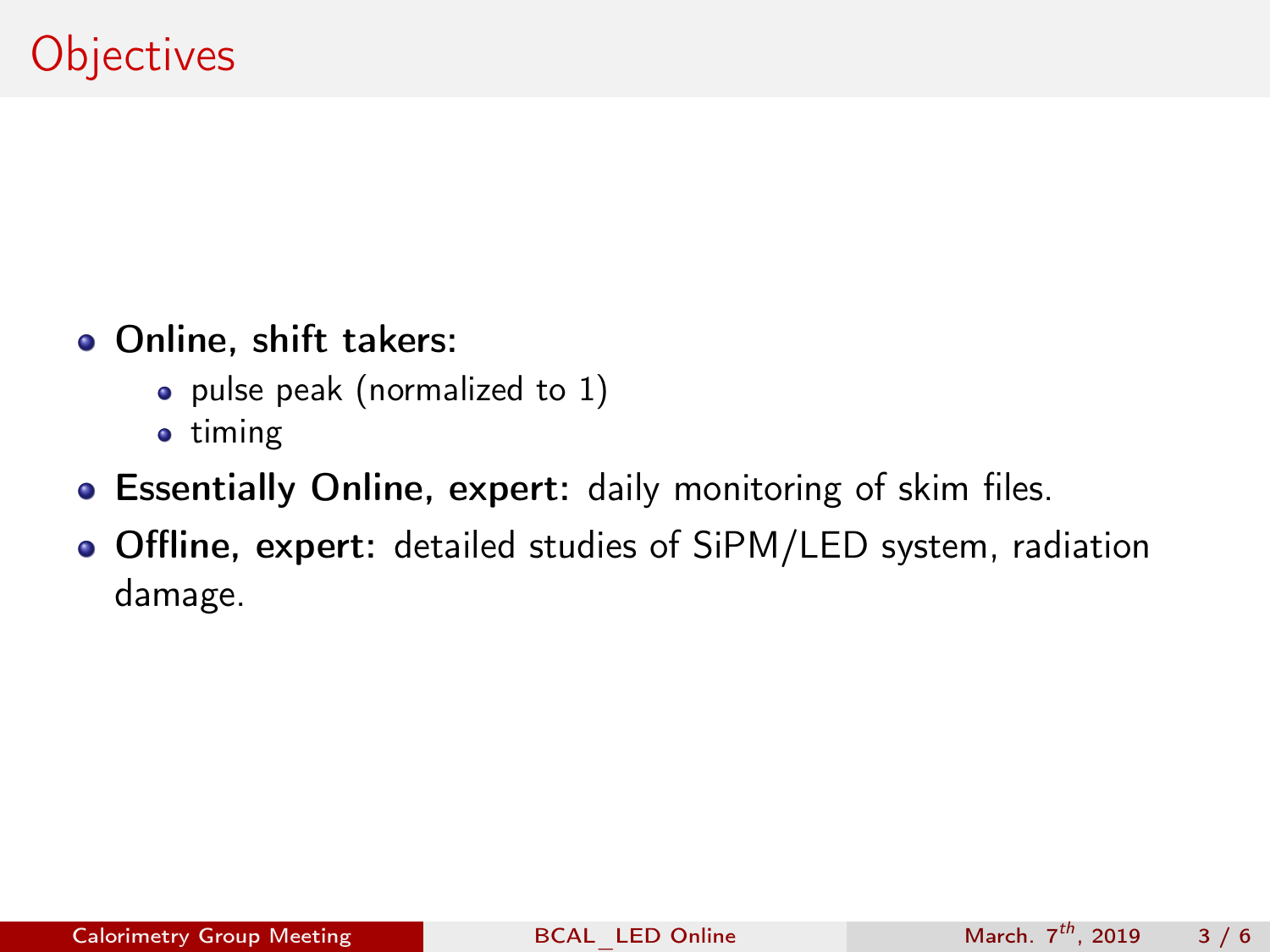## Pulse Peak Monitoring - Shift Takers

#### LED Pulse Peak (Normalized)- Downstream Pulser



#### LED Pulse Peak (Normalized)- Upstream Pulser

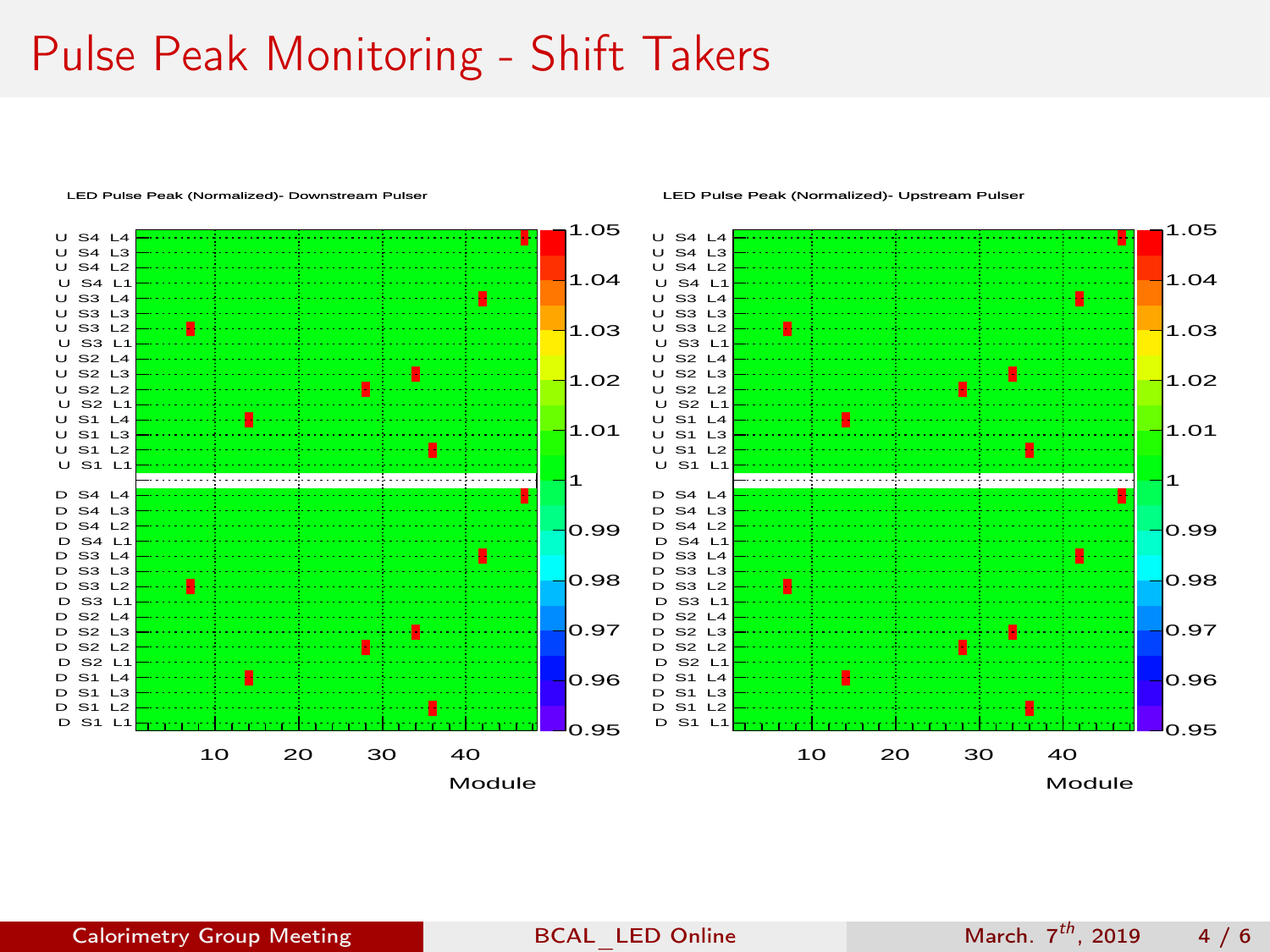# Pulse Peak Monitoring - Expert

## ⇓ BCAL Channel vs Run number ⇒



### Downstream Channels **Upstream Channels**



#### $Calorimetry Group Meeting$  [BCAL\\_LED Online](#page-0-0) March.  $7<sup>th</sup>$ , 2019 5 / 6